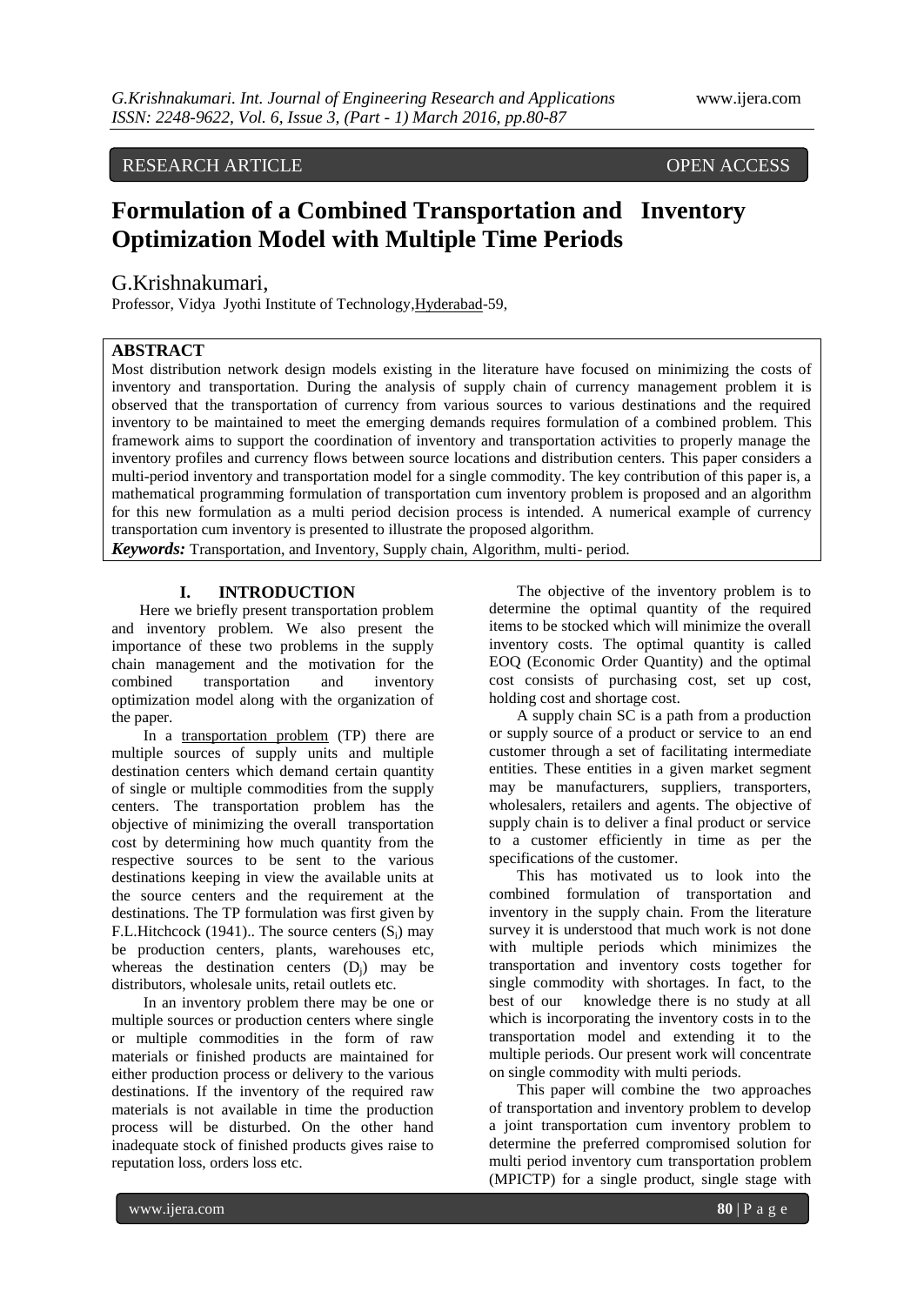multiple suppliers, multiple destinations with deterministic demand for multiple periods. This approach leverages the advantages of considering both at a time to produce a powerful method to solve MPICTP. After observing the relevant models and important aspects presented in the previous literature a modified model is proposed. In the previous models, it is observed that the joint TP & IP model is formulated without taking either shortage costs or multiple time periods. Multiple time periods though considered, have not been taken continuously from one time period to another. With this proposed model period by period analysis is possible.

In section 2 Literature review of developments of transportation, inventory problems and the supply chain management of various supply chain networks are given. Problem description and an algorithm for the solution of the proposed formulation is given under section 3.Section 4 contains a numerical illustration by using the proposed Mathematical formulation.. The observations of the above proposed method and the numerical illustration are given under 5.The concluding remarks and the scope for further work are explained in 6. References are being given in the succeeding section 7.

### **II. RELATED WORK**

The TP formulation was first given by F.L. Hitchcock (1941) and first inventory problem formulation(EOQ) was given by F.W. Harris in 1913.

In the literature development of the formulation of both inventory and transportation problems have taken independently. However several researchers have made attempts to combine both transportation and inventory for joint formulation. The first attempt in this direction was made by Brian Q. Rieksts, et al developed Optimal inventory policies with two modes of freight transportation European [1] (2008). Zhendong Pan,Jiafu Tang etc (2009) [2] Lihui Liu and Chunming Ye (2009) [3], Jae-Hun Kang Yeong-Dae Kim,[4] (2009), , Erhan Kutanoglu,Divi Lohiya (2008) presented an optimization based model to gain insights into the integrated inventory & transportation problem for a single- echelon, multi facility service parts logistics system with time based service level constraints.[5] Nikhil. A .Pujari, Trever. S Hale, Fazul Huq (2008) presented a continuous approximations procedure for determining inventory distribution schemas within supply chains. The model shows how inventory policy decisions directly impact expected transportation costs and provides a new method for setting stock levels that jointly minimizes inventory and transportation costs.[6]. Xiuli Wang,T.C.E

Cheng [7] (2009) developed the heuristic algorithms considering both inventory and transportation costs simultaneously. Kadir Eritrogal (2007) suggested a Lagrangean decomposition based solution procedure for the problem of multi item single source ordering problem with transportation cost.[8] Simone Zanoni,Lucio Zavanella(2007) considered the problem of shipping products from a single vendor to a buyer with the objective of minimizing the sum of the inventory and transportation costs when the products are perishable. They have given a mixed integer linear programming formulation for it. [9]. K. Ertogral, M. Darwish, and M. Ben-Daya (2007) incorporated the transportation cost explicitly into the model and develop optimal solution procedures for solving the integrated models of joint vendorbuyer problem. [10]

A. Noorul Haq and G. Kannan.(2006) have proposed a two-echelon distribution-inventory supply chain model for the bread industry using genetic algorithm. Their paper presents an approach of optimizing the inventory level for a two-echelon supply chain by considering the distribution costs and various production related costs in meeting the customer demand.[11]. Linda van Norden et al dealt with a Multi-product lot-sizing with a transportation capacity reservation contract [12] (2005) , Cheng Liang Cen,Wen cheng Lee(2004) have given a multi product, multi stage & multi period scheduling model to deal with multiple incommensurable goals for a multi echelon supply chain network with uncertain market demands & product prices.[13]. Qiu Hong Zhao Shou-Yang Wangb, K.-K. Laic, Guo-Ping Xiaa. (2004) have presented a modified EOQ model including transportation cost.[14]. Linda K Nozick, Mark A Turnquist (2001) presented a modeling approach that provides an integrated view of inventory, transportation, serviced quality and the location of distribution centres.[15]

Wendy W Qu etc(1997) have proposed an integrated inventory transportation system with modified periodic policy for multiple products.[16] B.Q Rieksts et al [17] (2010) developed Two-stage inventory models with a bi-modal transportation cost, Nonihal Singh Dhakry et al [18] (2013) did research in Minimization of Inventory & Transportation Cost of an Industry – A supply chain optimization. They developed a new method by combining the transportation & inventory costs and minimizing them. Vivek K Agarwal et al [19] 2015 discussed an Inventory Model with Discrete Transportation cost and price break, Barry R Cobb [20] (2016) approached a method to an Inventory control for returnable transport itmes in a closed loop supply chain.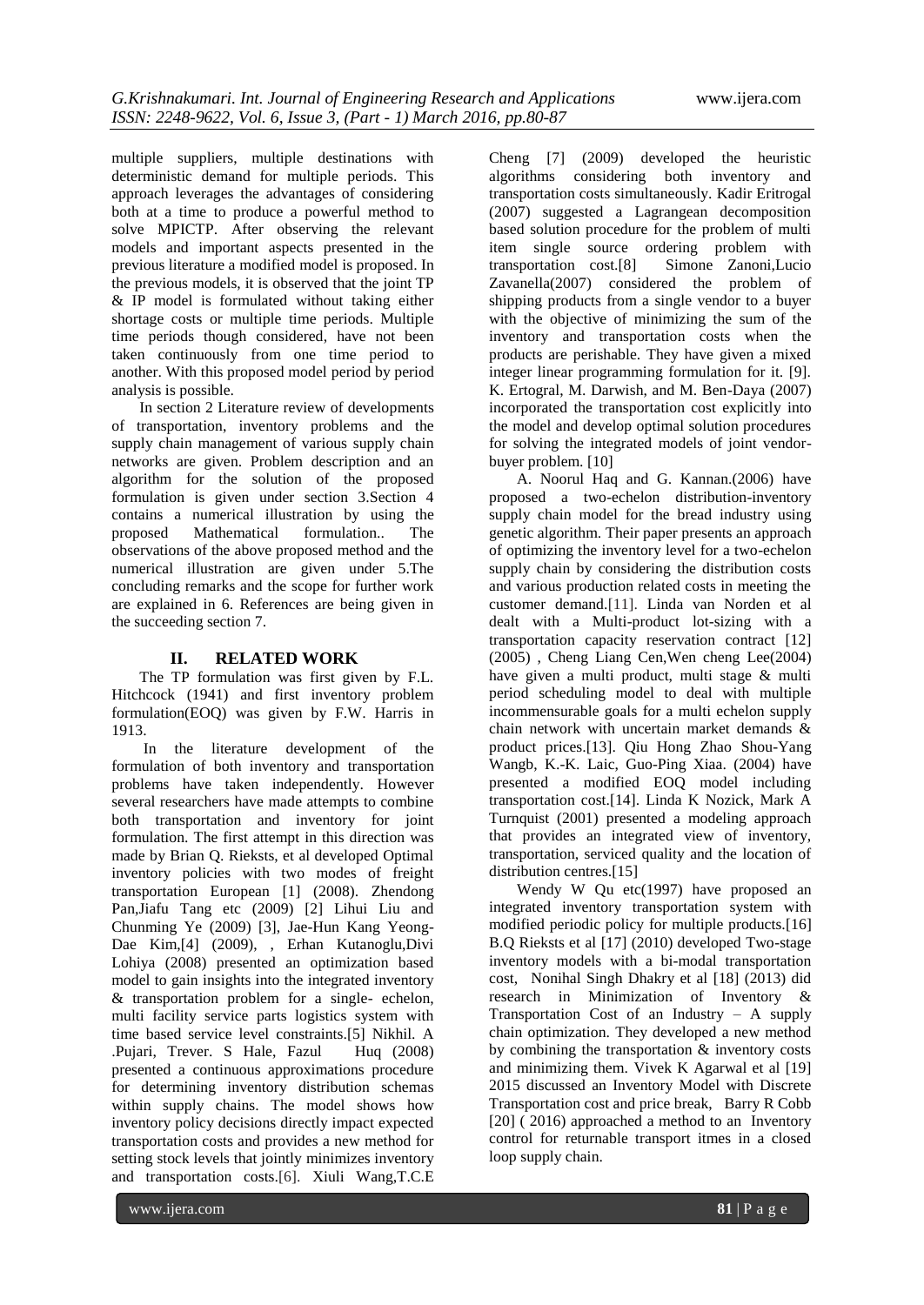Looking at the previous works we have observed that the attempt to have a joint formulation of inventory and transportation originated with the extension of inventory problem.

### **III. PROPOSED TRANSPORTATION CUM INVENTORY MODEL**

We present the mathematical programming formulation of a multi-period transportation cum inventory for a single item but for multi periods.

#### **3.1 Assumptions**

The various assumptions of the proposed model :

i). Transportation cost of each item to transport it from source locations to the destinations may vary across all the periods.

ii). Inventory-carrying cost of each item per period at all source locations and destinations may vary across multiple periods.

iii). Unit cost of the commodity at any source location is fixed, throughout the period of study at that plant.

iv). Transportation cost per product from the manufacturer to the source location is included in the unit commodity cost.

v). Daily demand of the demand centre is deterministic and the supply capacity of the selected supplier is limited. It is also assumed that the time taken to transport the item between the source location and the destination is homogenous and is not taken into consideration.

vi) Every item is considered as non perishable item for a certain number of periods.

vii) The centralized body which manages all the supply centers is concerned for over all optimization of inventory and transportation costs of these supply centers.

viii) Inventory and the transportation costs at the supply centers are only considered.

#### **3.2 Notations**:

M : Number of source locations of supply

N : Number of destination locations of demand

 $S_i$  : i<sup>th</sup> source location point where i=1(1) m

 $D_j$  : j<sup>th</sup> destination point where j= 1(1) n

TTC : Total transportation cost from all sources to destinations.

TIC : Total inventory cost at the source locations

S : Total number of time periods.

 $T^k$  :  $k^{\text{th}}$  time period, where k=1(1) s.

 $s_i^k$ : Total quantity of shortage of the commodity at i<sup>th</sup> source  $S_i$  during time period  $T^k$ .

 $\cos i$  : Unit shortage cost a  $\bar{i}$  : Unit shortage cost at source Si during time period  $T^k$ .

 $h \stackrel{k}{\rightarrow}$  Total quantity of a commodity held a  $\sum_{i}^{\kappa}$  : Total quantity of a commodity held at i<sup>th</sup> source  $S_i$  from the beginning of time period  $T^k$ 

 $\ch_i^k$  : Unit holding cost a  $i$  : Unit holding cost at source  $S_i$  during time period  $T<sup>k</sup>$ 

*k i* Ordering cost per order at  $S_i$  during  $k$  -th time period  $S_i$ .

 $N_i^k$ Number of orders placed at  $i<sup>th</sup>$  source S<sub>i</sub> during time period T<sup>k</sup>

 $a_i^k$  : Quantity of commodity available at S<sub>i</sub> at  $\mu_i$  : Quantity of commodity a<br>the beginning of the time period T<sup>k</sup>.

 $b_j^k$  : Quantity of commodity required at D<sub>j</sub> at  $\sigma_j$  : Quantity of commodity if the beginning of the time period  $T^k$ 

 $c_{ii}$ : Cost of transporting one unit of commodity from  $S_i$  to  $D_j$ .

 $x_{ij}$ : Quantity of commodity transported from  $S_i$ to  $D_i$ .

 $p_i^k$  : Unit cost of the co *i* : Unit cost of the commodity available at  $S_i$ during the time period  $T^k$ 

 $Ta_i^k$ : Total quantity of commodity along with the carried forward number of units, if

any available at  $S_i$  during  $T^k$ 

 $Tb_j^k$  : Total quantity of commodity demanded along with the unfulfilled demand in

the previous time period at  $D_j$  during  $T^k$ .

 $u b_j^k$ : Total quantity of unfulfilled demand at D<sub>j</sub> during  $T^k$ 

*k*  $C_i^k$ : Total number of units of commodity available at  $S_i$  during  $T^k$ 

#### **3.3 Mathematical Programming Formulation of Transportation cum Inventory Model**  The objective is to

Min 
$$
Z = W_1^*TIC + W_2^*TTC =
$$
  
\n
$$
w_1^* \left[ \sum_{i=1}^m \sum_{k=1}^s [h_i^k * ch_i^k + s_i^k * cs_i^k + p_i^k * NC_i^k] \right]
$$
\n+
$$
\sum_{k=1}^s \sum_{i=1}^m o_i^k * N_i^k \right] +
$$
\n
$$
w_2^* \left[ \sum_{k=1}^s \sum_{i=1}^m \sum_{j=1}^n x_{ij}^k c_{ij}^k \right] \qquad (1)
$$
\nWhere  $TIC = \text{Total Holding Cost} + \text{Total Shortage}$ 

Cost + Total Commodity Cost +Total Ordering Cost

TTC= Total Transportation Cost.

Subject to the Constraints

$$
\mathbf{T} \cdot \mathbf{a}_i^k = \mathbf{a}_i^k + \mathbf{h}_i^{k-1} \quad \text{for} \quad i=1(1) \text{ m},
$$
  
k=1(1) s   Where   
$$
h_i^0 = 0
$$
  
(2)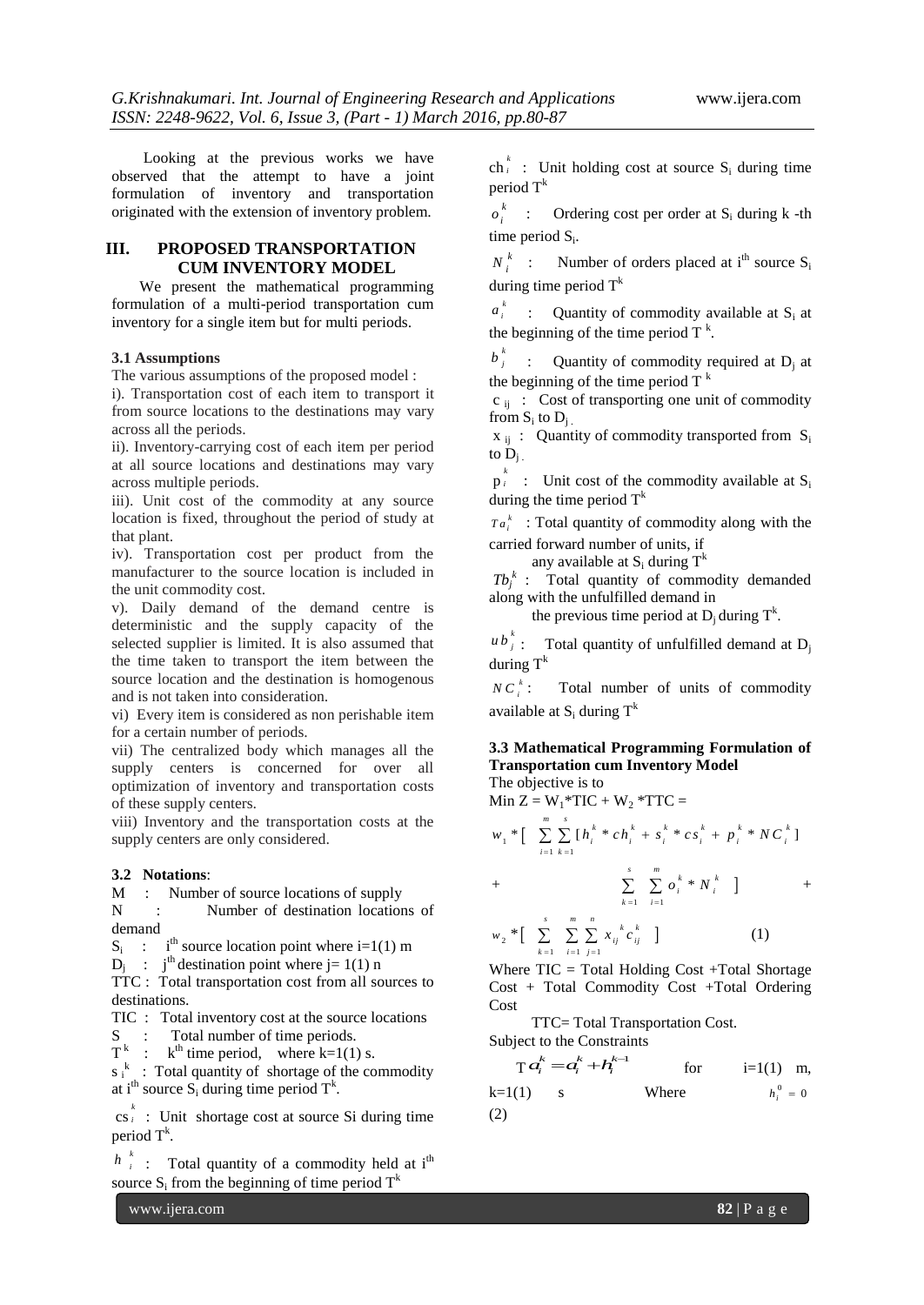T
$$
E_j^k = E_j^k + \iota\iota E_j^{-1}
$$
 for j=1(1) n,  $\nabla E_j = 0$   
\n(a)  $\nabla E_k^k = E_k^k$  for i=1(1) m, k=1(1)  
\n(b)  $\nabla E_k^k = 0$   
\n $\sum_{i=1}^n x_{ij}^k = u b_j^k$  for j=1(1) n, k=1(1)  
\n $\sum_{i=1}^n x_{ij}^k = 0$   
\n $\sum_{i=1}^n x_{ij}^k = u b_j^k$  for j=1(1) n, k=1(1)  
\n $\sum_{i=1}^n x_{ij}^k = 0$  for j=1(1) n, k=1(1)  
\n $\sum_{i=1}^n x_{ij}^k = 0$  for j=1(1) n, k=1(1)  
\n $\sum_{i=1}^n x_{ij}^k = 0$  for j=1(1) n, k=1(1)  
\n $\sum_{i=1}^n x_{ij}^k = 0$  for j=1(1) n, k=1(1)  
\n $\sum_{i=1}^n x_{ij}^k = 0$  for j=1(1) n, k=1(1)  
\n $\sum_{i=1}^n x_{ij}^k = 0$  for j=1(1) n, k=1(1)  
\n $\sum_{i=1}^n x_{ij}^k = 0$  for j=1(1) n, k=1(1)  
\n $\sum_{i=1}^n x_{ij}^k = 0$  for j=1(1) n, k=1(1)  
\n $\sum_{i=1}^n x_{ij}^k = 0$  for k=1(1)  
\n $\sum_{i=1}^n x_{ij}^k = 0$  for k=1(1)  
\n $\sum_{i=1}^n x_{ij}^k = 0$  for k=1(1)  
\n $\sum_{i=1}^n x_{ij}^k = 0$  for k=1(1)  
\n $\sum_{i=1}^n x_{ij}^k = 0$  for k=1(1)  
\n $\sum_{i=1}^n x_{ij}^k = 0$  for k=1(1)  
\n $\sum_{i=1}^n x_{ij$ 

On simplification, the k-th time period problem where  $k=1(1)$ s formulated results into:  $Min Z=$ 

Min Z=  
\n
$$
\sum_{i=1}^{m} (h_i^k * ch_i^k + s_i^k * cs_i^k + p_i^k * NC_i^k + o_i^k * N_i^k) + \sum_{i=1}^{m} \sum_{j=1}^{n} c_{ij}^k x_{ij}^k
$$
\n(12)

Subject to the Constraints

$$
\mathbf{T} \cdot \mathbf{a}_{i}^{k} = \mathbf{a}_{i}^{k} + \mathbf{h}_{i}^{k-1} \quad \text{for} \quad i=1(1) \quad \text{m},
$$
\n
$$
k=1(1) \quad s \quad \text{Where} \quad h_{i}^{0} = 0
$$
\n
$$
(13)
$$

 $T b_j^k = b_j^k + u t_j^{k-1}$  for  $j=1(1)$  n, Step 3 *j*  $k$   $k+l^{k-1}$  $b_j^k = b_j^k + u b_j^{k-1}$  for j=1(1) n,  $\alpha$ 

$$
k=1(1) \t s \t \t Where \t u bj0 = 0
$$
  
(14)

$$
T a_i^k - \sum_{j=1}^n x_{ij}^k = h_i^k \qquad \text{for } i=1(1) \text{ m, } j=1(n)
$$
  
1, k=1(1) (s-1) (15)

 $\sum u \xi = \sum_{i=1}^{m} k^{k}$  for k=1(1) s  $\sum_{i=1}^{n} u f_j^k = \sum_{i=1}^{m} s_i^k$  for k=1(1) s *m*  $\mathcal{U}\mathcal{L}_{j}^{k} = \sum_{i}^{m} s_{i}^{k}$  for k=1(1) s  $h_i^k * s_i^k = 0$  for i=1(1) m,  $w_1 + w_2 = 1$  for  $0 \le w_1 \le 1, 0 \le w_2$ 

Equation 1 gives the objective which is the total

upply and demand values from the previous time period held,

Eq (6) describes the shortage at  $i<sup>th</sup>$  supply centre is equal to the unfulfilled demand at  $j<sup>th</sup>$  destination. Eq (7) describes either holding or shortage of units

The mathematical formulation for the proposed transportation cum inventory problem is first cially the k-th time period problem is defined as above. The objective of this problem is to minimize the transportation and inventory like holding, shortage, ordering and unit commodity costs. The corresponding algorithm for the solution of the above proposed transportation cum inventory problem is given below.

# **3.4 Algorithm for the solution of the proposed Transportation cum Inventory Problem:**

Step1: Initialize time period k=1.

 $=a_i^k + h_i^{k-1}$  for  $i=1(1)$  m, entering the supply amount  $a_i$  at i<sup>th</sup> origin for Step-2:Construct the transportation matrix by  $i=1(1)$ m, demand  $b_j$  at  $j<sup>th</sup>$  destination for 1(1) n and the unit costs  $c_{ij}$  in the  $(i, j)$ <sup>th</sup> cell for  $i=1(1)m$ , $j=1(1)n$  cells for the k<sup>th</sup> time period k =1. Step 3:-Find the initial basic feasible solution. We used the Vogel's approximation method after balancing the given transportation matrix.

Step 4:- Check for optimality of the obtained basic feasible solution and compute optimal solution by MODI's method.

Step 5:- Compute total transportation cost=Minimum transportation cost.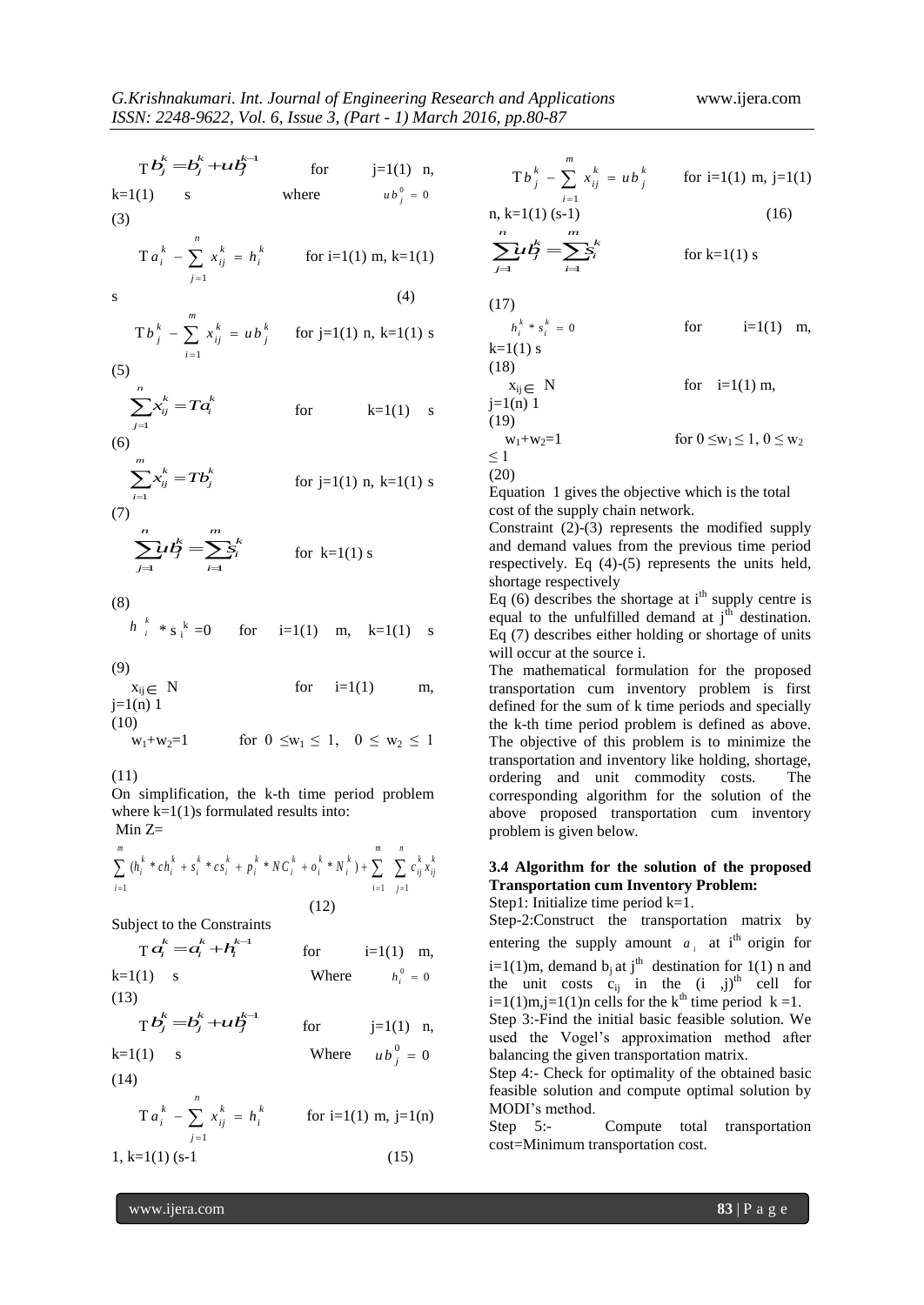Identify the number of units carried forward or number of units of shortage and find the shortage cost or carrying cost.

Step-6: Compute total inventory cost=production  $cost + carrying cost + shortage cost.$ 

Total cost = Total transportation cost + Total Inventory cost.

Step-7: Increment time period  $k=k+1$  and go to step-2. Repeat the process until k=s.

Find the Cumulative total cost for the time periods  $k=1$  (1)s

Stop if k>s

## **IV. VERIFICATION OF THE FORMULATION & ALGORITHM WITH A NUMERICAL EXAMPLE (STEP BY STEP EVALUATION)**

A numerical example is given to illustrate the above algorithm. A general transportation problem is considered with 3 source locations and 4 destinations for 7 time periods. Capacities and demands are given for the respective source locations and destination points. The unit transportation cost is also given to transport 1 unit from any source to any destination. The number of commodities carried forward or number of units of shortage is identified and it will carry forward to the next time period. Initial basic feasible solution and the Optimum solutions are calculated by the

Vogel's Approximation Method & MODI' s method respectively. The procedure will be continued for 7 time periods. Detailed illustration is given for k=1 and the same procedure is continued for the remaining time periods.

#### **Time period k=1**

Step -1: k=1

Step-2: Suppose the give transportation problem is given as follows.

|              | $\mathcal{R}$ |               |   |   |    |  |  |  |  |  |
|--------------|---------------|---------------|---|---|----|--|--|--|--|--|
|              | б             |               |   |   | 22 |  |  |  |  |  |
| $\mathbf{u}$ | -             | Q             |   |   | 15 |  |  |  |  |  |
| Ш            | ۳             |               | 8 | 6 | 6  |  |  |  |  |  |
|              |               | 9<br>12<br>17 |   |   |    |  |  |  |  |  |

The above considered transportation problem is not a balanced TP problem.(43≠45).To make it as a balanced add a  $4<sup>th</sup>$  source which is dummy. Modified problem is given below.

|                           | 6 | 3     | 5 |   | $\frac{22}{15}$ |
|---------------------------|---|-------|---|---|-----------------|
| $\mathbf{I}$<br>$\rm III$ | 5 | 9     | 2 |   | 6               |
| IV                        | 5 |       | 8 | 6 | $\overline{2}$  |
|                           | 0 | 0     | 0 | 0 |                 |
|                           |   | 12 17 |   | Q |                 |

Step-3: Initial basic feasible solution is identified by VAM.

 $x_{12}=12, x_{13}=2, x_{14}=8, x_{23}=15, x_{31}=5, x_{34}=1, x_{41}=2$ 

Step-4: The optimal solution is found out by using MODI method which is given below

 $x_{12}=12, x_{13}=1, x_{14}=9, x_{23}=15, x_{31}=6, x_{41}=1, x_{43}=1$ 

1 unit shortage in first destination& 1 unit shortage in destination 3 is identified .This will be carried to day-2.

Step-5: Total Transportation cost= 3\*12+5\*1+4\*9+2\*15+5\*6+0\*1+0\*1=137/-

Step-6: Inventory cost =43\*10/-+2\*2/-+  $1*1=$  $430+4+1 = 435/$ 

Total cost=Total transportation cost+ Total inventory cost.  $=137/- + 435/- = 572/-$ 

Step-7: Increment the time period by 1. ie  $k = 1+1$  $=2$ <7 proceed to the next day.

*Formulation:-*

The objective function is Min Z

$$
= \sum_{i=1}^{3}
$$

$$
\{h_i^1 * ch_i^1 + s_i^1 * cs_i^1 + p_i^1 * NC_i^1 + o_i^1 * N_i^1\} + \sum_{i=1}^3 \sum_{j=1}^4 c_{ij}^1 x_{ij}^1
$$

 $\implies$  Min Z =  $\Rightarrow \lim_{h_1^1 * c h_1^1 + s_1^1 * cs_1^1 + p_1^1 * NC_1^1 + o_1^1 * N_1^1 + h_2^1 * ch_2^1 + s_2^1 * cs_2^1 + p_2^1 * NC_2^1 + o_2^1 *$  $h_1^{1} * ch_1^{1} * s_1^{1} * cs_1^{1} + p_1^{1} * NC_1^{1} + o_1^{1} * N_1^{1} + h_2^{1} * ch_2^{1} + s_2^{1} * cs_2^{1} + p_2^{1} * NC_2^{1} + o_2^{1} *$ <br>  $N_2^{1} + h_3^{1} * ch_3^{1} + s_3^{1} * cs_3^{1} + p_3^{1} * NC_3^{1} + o_3^{1} * N_3^{1} + c_{11}^{1} * x_{11}^{1} + c_{12}^{1} * x_{12}^{1} + c_{13}^{1} * x_{1$  $\begin{aligned} N_{\frac{1}{2}}^{1} + h_{\frac{1}{2}}^{1} \ast c h_{\frac{1}{2}}^{1} + s_{\frac{1}{2}}^{1} \ast c_{\frac{1}{2}}^{1} + b_{\frac{1}{2}}^{1} \ast N C_{\frac{1}{2}}^{1} + o_{\frac{1}{2}}^{1} \ast s h_{\frac{1}{2}}^{1} + c_{\frac{1}{1}}^{1} \ast x_{\frac{1}{1}}^{1} + c_{\frac{1}{1}}^{1} \ast x_{\frac{1}{2}}^{1} + c_{\frac{1}{2}}^{1} \ast x_{\frac{1}{2}}^{1} + c_{\frac{1}{2}}^{$ 

$$
= \newline x_{11}^1 + 3 * x_{12}^1 + 5 * x_{13}^1 + 4 x_{14}^1 + 5 x_{21}^1 + 9 x_{22}^1 + 2 x_{23}^1 + 7 x_{24}^1 + 5 x_{31}^1 + 7 x_{32}^1 + 8 x_{33}^1 + 6 x_{34}^1
$$

$$
= 0 + 1*3 + 10*22 + 0 + 0 + 10*15 + 0 + 1*3 + 10*6 + 6*6x111 +3x121 + 5x131 + 4x141 + 5x211 + 9x221 + 2x231 + 7x241 + 5x311 + 7x321 + 8x331 + 6x341
$$

After solving the problem by Vogel's approximation method and MODI's method the optimal solution is ppumar<br>  $x_{12}^1 = 12, x_{13}^1 = 1, x_{14}^1 = 9, x_{23}^1 = 15, x_{31}^1 = 6$ . Subs titute these values in the above equation, then Min  $Z = 435/(-+3*12/(-+5*1/-+4*9/(-+2*15/(-+5*6/ =$  572/-

The no. of units of commodity available at the 3 source locations are as follows.

a  $_{1}=22$ , a  $_{2}=15$ , a<sub>3</sub> = 6

The no. of units of commodity required at the 4 destinations is as follows.

 $b_1=7, b_2=12, b_3=17, b_4=9.$ 

The given problem is an unbalanced problem. The total availability=43

www.ijera.com **84** | P a g e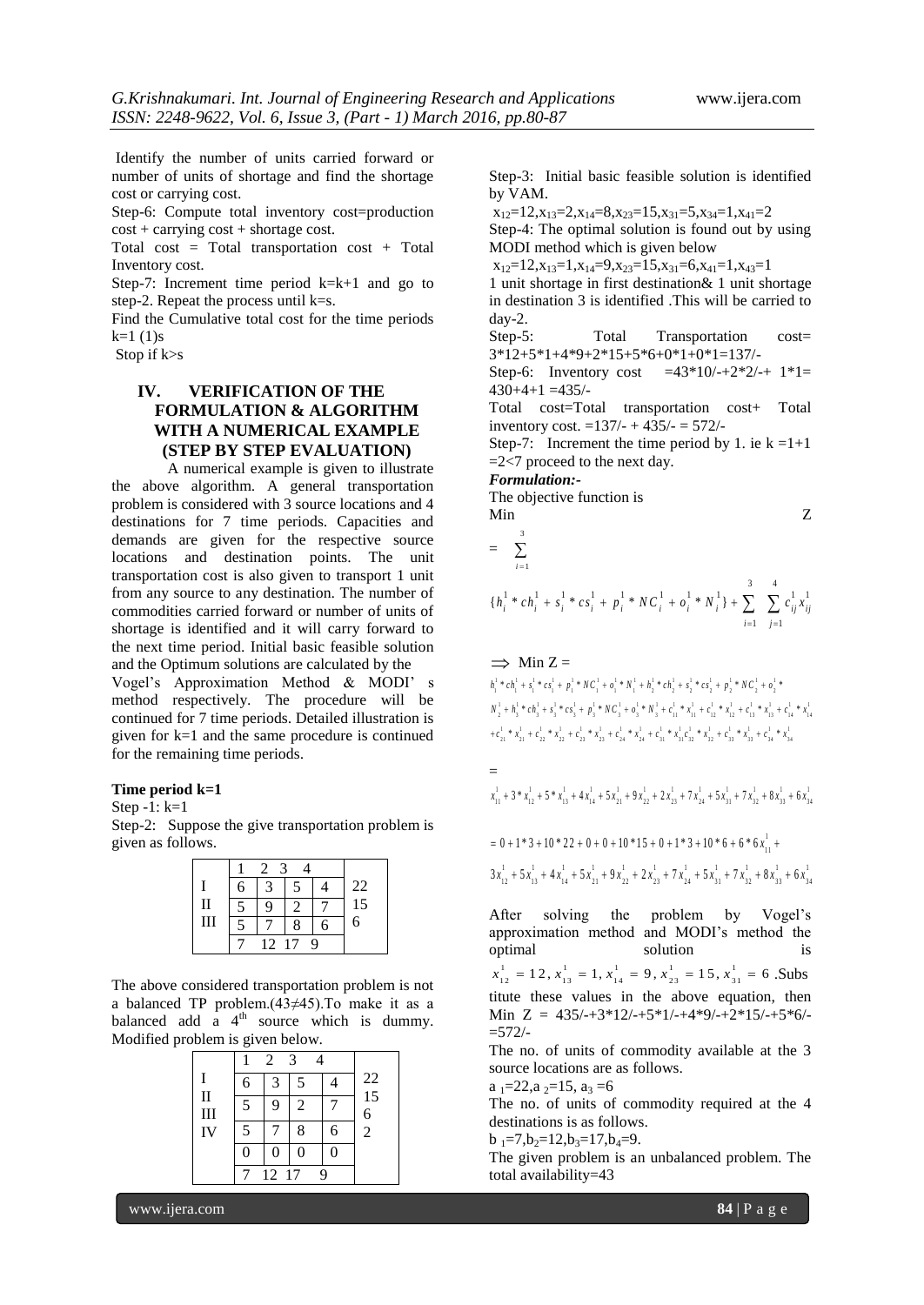The total requirement is  $=45$ . The total availability is less than that of the total requirement. So 2 units of shortage is identified. One dummy source location is added. We have otal requirement is =45<br>
total availability is less<br>
rement. So 2 units of<br>
dummy source location<br>
0 and  $u b_j^0 = 0$ <br>  $\frac{1}{1} = a_1^1 + h_1^0 = 2$ ournal of En<br>
5, Issue 3, (P<br>
5. Issue 3, (P<br>
45.<br>
15 and that<br>
16 and the same is<br>
2 2<br>
2 2<br>
15 5, *Issue* 3,  $(P$ <br>
45.<br>
tess than that<br>
of shortage is<br>
tion is added<br>
2 2<br>
1 5<br>
6 hnakumari. Int. Journal of Engineering Research a<br>
2248-9622, Vol. 6, Issue 3, (Part - 1) March 2016,<br>
al requirement is =45.<br>
al availability is less than that of the total for<br>
ment. So 2 units of shortage is identified 248-9622, *Vol.* 6, *Issue 3*, (*Part - 1*) *March 2016*, *p*<br>1 requirement is =45. Af<br>al availability is less than that of the total for-<br>nent. So 2 units of shortage is identified.<br>mmy source location is added. We have<br>

G.Krishnakumari. Int. Journal of Engineering Research and App  
\nISSN: 2248-9622, Vol. 6, Issue 3, (Part - 1) March 2016, pp.80-  
\nThe total requirement is =45. After inc  
\nThe total availability is less than that of the total  
\nrequirement. So 2 units of shortage is identified.  
\nOne dummy source location is added. We have  
\n
$$
h_i^0 = 0
$$
 and  $u b_j^0 = 0$   
\n $T a_i^1 = a_i^1 + h_i^0 = 22$   
\n $T a_i^1 = a_i^1 + h_i^0 = 22$   
\n $T a_i^1 = a_i^1 + h_i^0 = 7$   
\n $T b_i^1 = b_i^1 + u b_i^0 = 7$   
\n $T b_i^1 = b_i^1 + u b_i^0 = 17$   
\n $T b_i^1 = b_i^1 + u b_i^0 = 9$   
\n $T b_i^1 = b_i^1 + u b_i^0 = 9$   
\n $a_i^1 - \sum_{j=1}^4 x_{3j}^1 = h_i^1$   
\n $a_i^1 - \sum_{j=1}^4 x_{3j}^1 = h_i^1$   
\nIn this problem availability is less than that of the  
\nconvolution. Total tran  
\n $a_i^1 - \sum_{j=1}^4 x_{3j}^1 = h_i^1$   
\nIn this problem availability is less than that of the  
\nnumultativity is less than that of the  
\nrecquirement. So no units will be carried forward to  
\nthe next time period. But 2 units of shortage is  
\ndentified. So these 2 units of undrfilled demand  
\nwill be carried forward to the next time period.  
\n $A_i^1 - \sum_{i=1}^3 x_{i+1}^1 = \nu A_i^1 \Rightarrow 7-(0+0+6) = 1$   
\nand it it in  
\ninputs of a border. The current  
\nproduct field of the  
\nforward of  
\n $A_i^1 - \sum_{i=1}^3 x_{i+1}^1 = \nu A_i^1 \Rightarrow 7-(0+0+6) = 1$   
\nand it it in parts of a border.

$$
a_i^1 - \sum_{j=1}^4 x_{3j}^1 = h_i^1
$$
   
 i=1(1)3  

$$
b_j^1 - \sum_{i=1}^3 x_{ij}^1 = u b_j^1
$$
   
 j=1(1)4

In this problem availability is less than that of the requirement. So no units will be carried forward to the next time period. But 2 units of shortage is identified. So these 2 units of unfulfilled demand will be carried forward to the next time period.

*Krislmakumari, Int. Journal of Engineering Research and Applications*  
\nSN: 2248-9622, Vol. 6, Issue 3, (Part - 1) March 2016, pp.80-87  
\nnot all availability is less than that of the total  
\n
$$
v = 0
$$
 and  $ub^2 = 0$   
\n $a^1_2 = a^1_1 + b^0_1 = 2$   
\n $a^1_2 = a^1_1 + b^0_1 = 7$   
\n $a^1_2 = a^1_2 + b^2_2 = 15$   
\n $a^1_2 = a^1_1 + b^0_1 = 7$   
\n $a^1_2 = b^1_1 + a^1_2 = 22$   
\n $a^1_2 = a^1_2 + b^2_2 = 15$   
\n $a^1_2 = a^1_2 + b^2_2 = 12$   
\n $a^1_2 = b^1_1 + a^1_2 = 2$   
\n $b^1_2 = b^1_2 + b^2_2 = 12$   
\n $b^1_2 = b^1_2 + b^1_2 = 17$   
\n $b^1_2 = b^1_2 + b^1_2 = 17$   
\n $b^1_2 = b^1_2 + b^1_2 = 17$   
\n $b^1_2 = b^1_2 + b^1_2 = 17$   
\n $b^1_2 = b^1_2 + b^1_2 = 17$   
\n $b^1_2 = b^1_2 + b^1_2 = 17$   
\n $b^1_2 = b^1_2 + b^1_2 = 17$   
\n $b^1_2 = b^1_2 + b^1_2 = 17$   
\n $b^1_2 = b^1_2 + b^1_2 = 17$   
\n $b^1_2 = b^1_2 + b^1_2 = 17$   
\n $b^1_2 = b^1_2 + b^1_2 = 17$   
\n $b^1_2 = b^1_2 + b^1_2 = 17$   
\n $b^1_2 = b^1_2 + b^1_2 = 17$   
\n $b^1_2 = b^1_2 + b^1_2 = 17$ 

1 unit of shortage in  $D_1$  & 1 unit of shortage in  $D_3$ is identified. These units will be carried forward to the next time period to the corresponding destinations.

#### **Time Period k=2:**

The current time period inputs are given as

| 2 <sub>3</sub><br>1 |     |   |                |    |
|---------------------|-----|---|----------------|----|
|                     | 3   |   | $\overline{2}$ | 6  |
|                     | 2   | 5 | $\overline{c}$ | 8  |
| 3                   | 6   |   | $\overline{5}$ | 10 |
| 5                   | 6 3 | 8 |                |    |

After including the previous time periods carried forward inputs to the current inputs the problem is

|    |         | 2 3 4          |   |                          |    |  |  |  |  |  |  |  |
|----|---------|----------------|---|--------------------------|----|--|--|--|--|--|--|--|
| ΙШ |         | 3              |   | $\mathcal{L}$            | 6  |  |  |  |  |  |  |  |
| Ш  |         | $\mathfrak{D}$ | 5 | $\mathfrak{D}$           | 8  |  |  |  |  |  |  |  |
|    | κ       | 6              |   | $\overline{\phantom{1}}$ | 10 |  |  |  |  |  |  |  |
|    | 6 6 4 8 |                |   |                          |    |  |  |  |  |  |  |  |

After solving by Vogel's approximation & MODI's methods the optimal allotments are  $x_{14}=6$ ,  $x_{22}=6, x_{24}=2, x_{31}=6, x_{33}=4$ 

**No shortage or held units are identified because the problem is a balanced transportation problem.**

Total transportation cost =50/-

Total inventory cost=  $24*8/-+1*1/- = 193/-$ 

Total cost =Total transportation cost + Total Inventory cost = 50/- + 193/- =243/-

Cumulative total cost  $=$  Total cost of time period 1+ Total cost of time period 2

 $=572/-+243/- = 815/-$ 

Increment the time period by 1 so  $k=2+1=3<7$ Go to next time period.

Similarly the  $3^{\text{rd}}$ , 4th,  $5^{\text{th}}$  and  $6^{\text{th}}$  time periods inventory and transportation costs are calculated. Also the no. of units of shortage which is carried forward from the previous time period 6 is 2 units and it it in destination  $D_2$ . So to the existing current inputs of  $D_2$ , 2 other units are added in the time period-7.

#### **Time Period-7:**

The current inputs for the fifth time period are as follows:

|              |                        | $\overline{2}$ | 3 |                |   |
|--------------|------------------------|----------------|---|----------------|---|
|              |                        | 3              |   | $\overline{2}$ | 2 |
| $\mathbf{I}$ |                        | $\overline{c}$ | 5 | 2              | 2 |
| Ш            | $\mathbf{\mathcal{R}}$ | 6              |   |                | 3 |
|              |                        | 2              |   |                |   |

After balancing the problem by adding the dummy column and including the carried forward 2 units to  $D_2$  the resultant input is as follows.

| 2<br>$\overline{3}$<br>1<br>$\overline{4}$ |   |                |   |                |   |  |  |  |  |  |  |  |
|--------------------------------------------|---|----------------|---|----------------|---|--|--|--|--|--|--|--|
|                                            |   | 3              |   | 2              | 2 |  |  |  |  |  |  |  |
| $\mathbf{I}$                               |   | $\overline{2}$ | 5 | $\overline{2}$ | 2 |  |  |  |  |  |  |  |
| Ш                                          | 3 | 6              |   | $\overline{5}$ | 3 |  |  |  |  |  |  |  |
|                                            |   |                |   |                |   |  |  |  |  |  |  |  |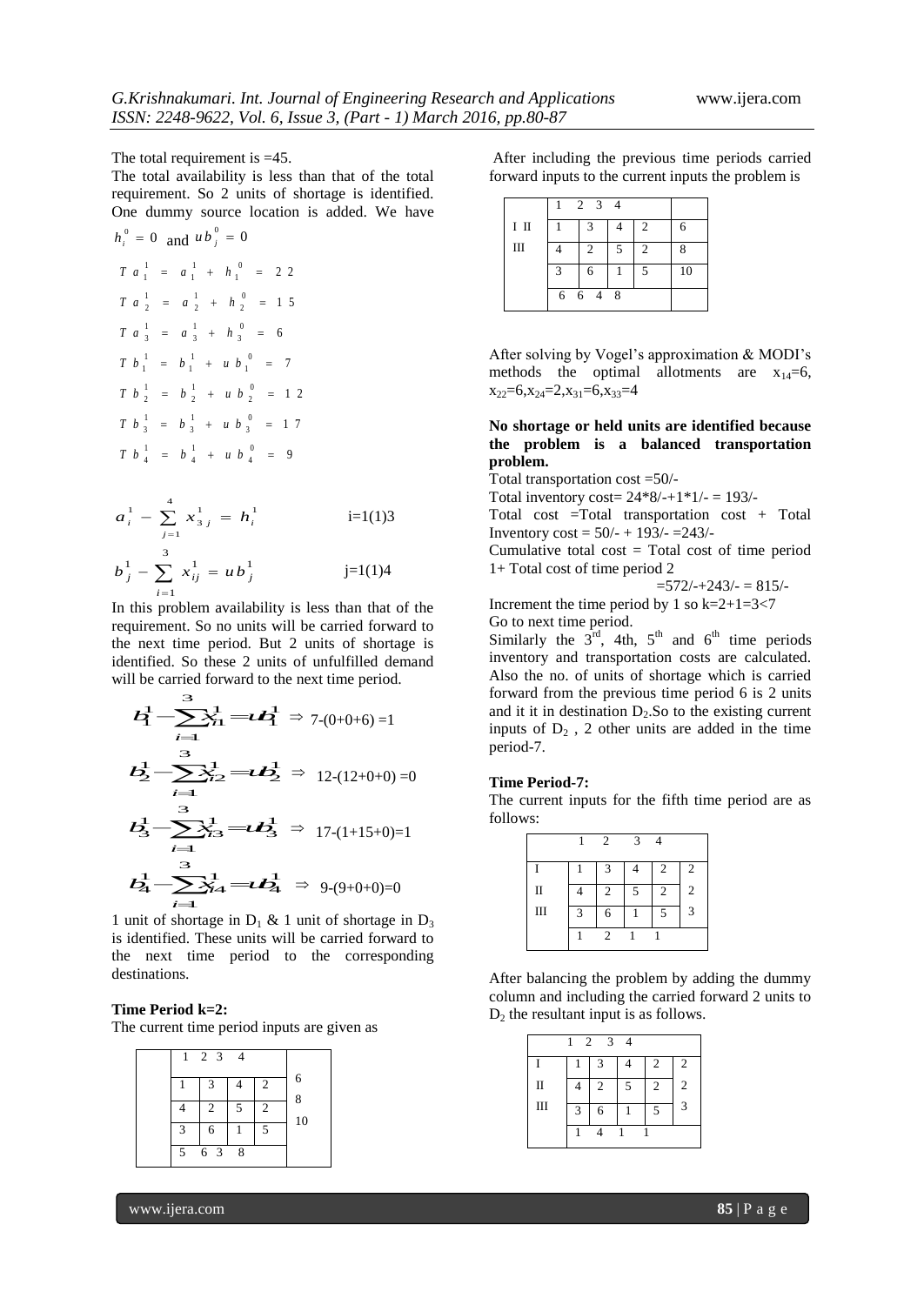The optimum solution by MODI's method which is been obtained after finding the IBFS by Vogel's approximation method is given below. $x_{12}=1, x_{14}=1, x_{22}=2, x_{32}=1, x_{33}=1, x_{34}=1$ Total cost =Total transportation cost +total inventory cost

 $=$  Rs  $(137/-+50/-+14/-+21/-+21/-+24/ +19/$ -) +  $(435/$ - $+193/$ - $+129/$ - $+95/$ -

$$
+84/-+82/-+71/-
$$
) =Rs 1375/-

 $K=7+1=8^{th}$  day > s

Stop, since  $k > s$ 

The problem is a balanced transportation problem. No. of units required is equal to the no. of units demanded.

The consolidated results of the above problem are given below.

**The original input table for 3 sources and 4 destinations:**

| <b>Time</b>    |                |                | Original inputs |                |                         |                |                | Inputs after adding the carried forward or  |                |       |                |                |                |   |
|----------------|----------------|----------------|-----------------|----------------|-------------------------|----------------|----------------|---------------------------------------------|----------------|-------|----------------|----------------|----------------|---|
| period         |                |                |                 |                |                         |                |                | shortage no.of units from the previous time |                |       |                |                |                |   |
|                | Supply Si      |                |                 |                | Demand Di               |                |                | period.                                     |                |       |                |                |                |   |
|                |                |                |                 |                | Demand Di<br>Supply Si  |                |                |                                             |                |       |                |                |                |   |
| 1              | 22             | 15             | 6               |                | 12                      |                | 9              | 22                                          | 15             | 6     |                | 12             | 17             | 9 |
| $\overline{2}$ | 6              | 8              | 10              | 5              | 6                       | 3              | 8              | 6                                           | 8              | 10    | $6*$           | 6              | 4*             | 8 |
| 3              | ą.             | $\overline{4}$ | 5               | 1              | $\overline{\mathbf{c}}$ |                | $\overline{4}$ | ٩                                           | $\overline{4}$ | 5     | 1              | $\overline{2}$ |                | 4 |
| 4              | $\overline{2}$ | $\overline{2}$ | 6               | 3              |                         | $\overline{4}$ | 3              | $\overline{2}$                              | $\overline{2}$ | $10*$ | $\overline{2}$ |                | $\overline{4}$ | 3 |
| 5              | 4              | 4              | $\overline{2}$  | $\overline{2}$ | $\overline{2}$          | ٩              | 5              | 4                                           | 4              | 5*    | $\overline{2}$ | $\overline{2}$ | 3              | 5 |
| 6              | 4              | 4              | 3               | $\overline{2}$ | $\overline{\mathbf{5}}$ | $\overline{2}$ | 5              | 4                                           | 4              | $4*$  | $\overline{2}$ | 5              | 3              | 5 |
| $\overline{7}$ | $\overline{a}$ | $\mathcal{D}$  | ٩               | 1              | o                       | 1              |                | <sup>2</sup>                                | 2              | 3     | 1              | $4*$           | 1              | 1 |

#### **The Transportation & inventory input cost matrix**:

For every time period shortage, holding, ordering & commodity costs are given. According to the requirement either shortage or holding cost is considered in every time period.

| $T^k$                    | $c_{11}^k$ | $c_{12}^k$ | $c_{13}^k$ | $c_{14}^k$     | $c_{21}^k$ | $c_{22}^k$ | $c_{23}^k$ | $c_{24}^k$ | $c_{31}^k$ | $c_{32}^k$ | $c_{33}^k$ | $c_{34}^k$ | $ch_i^k$     | $cs_i^k$                | $o_i^k$ | $p_i^{\epsilon}$ |
|--------------------------|------------|------------|------------|----------------|------------|------------|------------|------------|------------|------------|------------|------------|--------------|-------------------------|---------|------------------|
|                          |            |            |            |                |            |            |            |            |            |            |            |            |              |                         |         |                  |
|                          | 6          | 3          | ۲          | 4              | 5          | 9          | 2          |            | ٢          |            | 8          | 6          | 2            | $\overline{\mathbf{r}}$ |         | 10               |
| $\overline{\mathcal{L}}$ |            | 3          | 4          | $\overline{2}$ | 4          | 2          | 5          | 2          | 3          | 6          |            | 5          |              |                         |         | 8                |
| 3                        | 1          | 3          | 4          | 2              | 4          | 2          | 5          | 2          | 3          | 6          | 1          | 5          | 2            |                         |         | 10               |
| 4                        |            | 3          | 4          | 2              | 4          | 2          | 5          | 2          | 3          | 6          |            | 5          |              |                         | n       | 9                |
| 5                        |            | 3          | 4          | 2              | 4          | 2          | 5          | 2          | 3          | 6          |            | 5          | 3            |                         |         | 8                |
| 6                        |            | 3          | 4          | $\overline{2}$ | 4          | 2          | 5          | 2          | 3          | 6          |            | 5          | ٩            | $\mathfrak{D}$          |         |                  |
|                          |            | 3          | 4          | 2              | 4          | ŋ          | 5          | 2          | ٩          | 6          |            | 5          | <sup>2</sup> | ŋ                       |         | 10               |

Optimal solutions for the 7 time periods which includes the minimized transportation and inventory costs.

| $T^k$          | $x_{11}^k$ | $x_{12}^k$ | x¦3 | $x_{14}^k$ | $x_{21}^k$ | $x_n^k$ | $x_B^k$ | r, | $x_{\rm fl}^k$ | 蜻 | $x_{\rm B}^k$ | $x_{34}^k$ | $h_i^k$ | $s_i^k$ | $N_i^k$ |     |     | TTC TIC MinZ |
|----------------|------------|------------|-----|------------|------------|---------|---------|----|----------------|---|---------------|------------|---------|---------|---------|-----|-----|--------------|
|                |            |            |     |            |            |         |         |    |                |   |               |            |         |         |         |     |     |              |
|                |            | 12         |     | 9          | ٨          |         | 15      |    | 6              | ٨ | ż             | ۵          | ż       |         |         | 137 | 435 | 572          |
| $\overline{2}$ |            | ż          | ż   | 6          | ٠          | 6       |         |    | 6              | ٠ | 4             | ۰          | ٠       | ż       |         | 50  | 193 | 243          |
| 3              |            | ٠          | ż   | າ          | ٠          |         | ż       | 2  | ٠              | ٠ |               | ۰          | 4       | ۰       |         | 14  | 129 | 143          |
| 4              |            | Ŕ          |     |            | ۸          |         |         |    |                | ۵ |               | ۰          |         | Ŕ       |         | 21  | 95  | 116          |
|                |            | Ŕ          | Ŕ   | ٩          | ۰          |         | Ŕ       |    |                | ۰ | 3             | ۸          | ۰       |         |         | 21  | 84  | 105          |
| 6              |            | ۰          | Ŕ   | 4          | ۰          |         | ۰       |    | ŋ              | ۰ | ŋ             | ۰          | 2       | ۰       |         | 24  | 82  | 106          |
|                | ۰          |            | 8   |            | ۰          |         |         | ż  |                |   |               | ٠          | ۰       | ۰       |         | 19  | 71  | 90           |

#### **V. Concluding remarks**

1 Here a mathematical programming formulation combining transportation and inventory problem is given. 2. This formulation considers giving priority to either transportation cost or inventory cost however in reality the transportation cost overshoots inventory cost. 3. From the proposed formulation a decision maker can get the information related to Inventory costs (shortage costs & holding costs) and Transportation costs separately in each time period. 4. The number of commodities that are carried forward and shortage of the number of items in each stage can also be known by the decision maker. 5. This is a multi period formulation for a single objective and can be extended to multi objectives and for multi products. In the above numerical example, all the types of transportation problems like balanced, unbalanced, degeneracy in the initial basic feasible solution and degeneracy in the optimum solution are observed. Also for some time periods, carried forward commodities and for some other time periods, shortage of commodities is observed. This proposed formulation will work though the cost per unit  $C_{ii}$  values is different for different time periods. This problem is solved again by a familiar linear programming technique (penalty method) and the results are compared. It is concluded that the optimal solution is same for both the above said methods.

#### **REFERENCES**

- [1]. Brian Q. Rieksts, Jose A. Ventura, , Optimal inventory policies with two modes of freight transportation European Journal of Operational Research ,186 , (2008) ,576– 585.
- [2]. Zhendong Pan, Jiafu Tang & Richard Y.K. Fung. Synchronization of inventory and transportation under flexible vehicle constraint: A heuristics approach using sliding windows and hierarchical tree structure. European Journal of Operational Research, 192, (2009) 824–836.
- [3]. Lihui Liu and Chunming YeModel and Algorithm for Inventory-Transportation Integrated Optimization Problem -In view of many-one distribution network . IEEE*,* 978-1-4244-3662-0/09. .(2009).
- [4]. Jae-Hun Kang, Yeong-Dae Kim. Coordination of inventory and transportation managements in a two-level supply chain. Int. J. Production Economics doi:10.1016/ j.ijpe. (2009
- [5]. Erhan Kutanoglu & Divi Lohiya..Integrated inventory and transportation mode selection: A service parts logistics system.